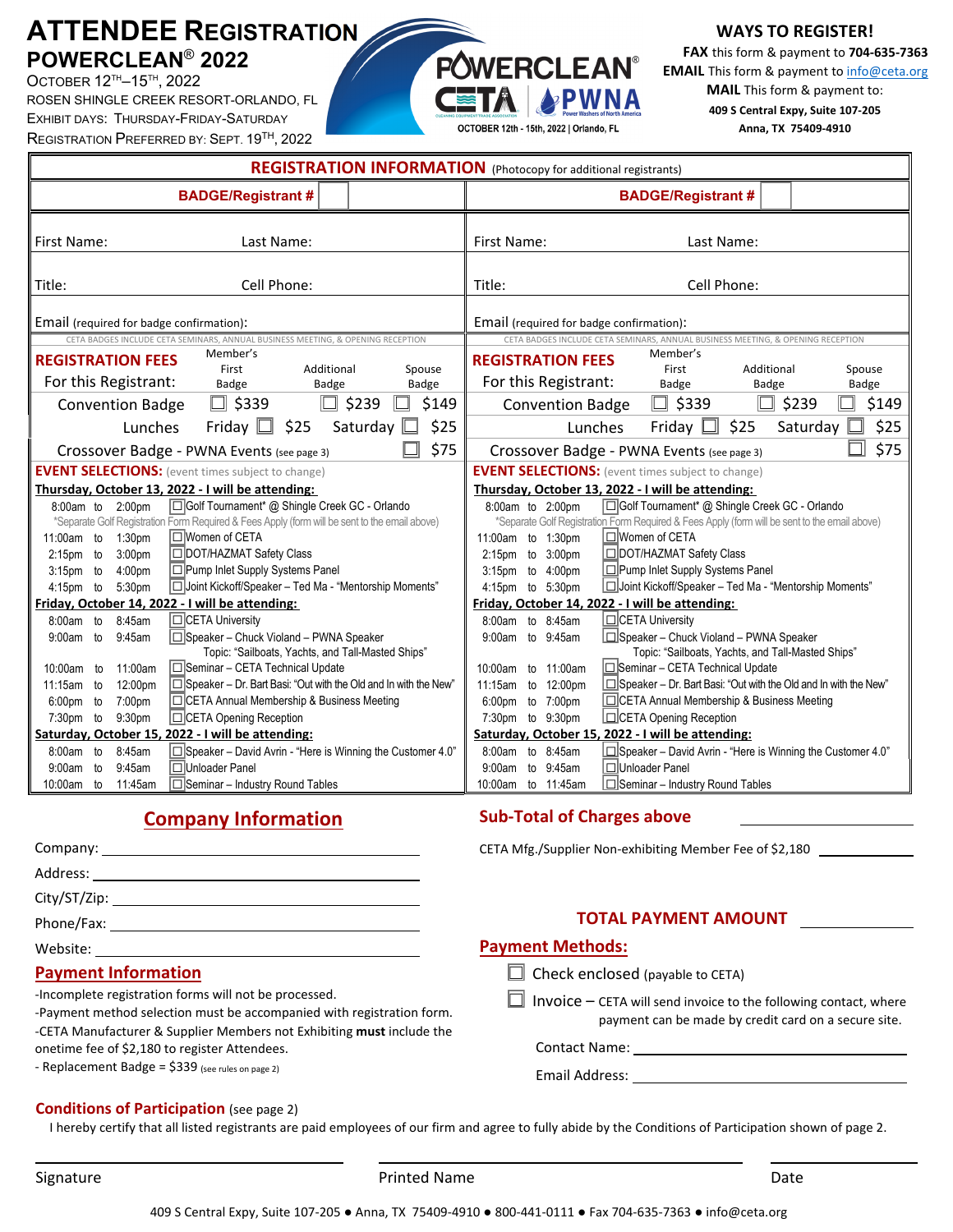| <b>ATTENDEE REGISTRATION</b><br>POWERCLEAN <sup>®</sup> 2022<br>OCTOBER 12 <sup>™</sup> -15™, 2022<br>ROSEN SHINGLE CREEK RESORT-ORLANDO, FL<br>EXHIBIT DAYS: THURSDAY-FRIDAY-SATURDAY<br>REGISTRATION DEADLINE: SEPTEMBER 30, 2022 | <b>WAYS TO REGISTER!</b><br><b>FAX</b> this form & payment to 704-635-7363<br><b>POWERCLEAN®</b><br><b>EMAIL</b> This form & payment to info@ceta.org<br><b>MAIL</b> This form & payment to:<br>409 S Central Expy, Suite 107-205<br>OCTOBER 12th - 15th, 2022   Orlando, FL<br>Anna, TX 75409-4910 |  |
|-------------------------------------------------------------------------------------------------------------------------------------------------------------------------------------------------------------------------------------|-----------------------------------------------------------------------------------------------------------------------------------------------------------------------------------------------------------------------------------------------------------------------------------------------------|--|
| <b>Company Profile:</b> (it is important to complete this section for CETA to best serve you)                                                                                                                                       |                                                                                                                                                                                                                                                                                                     |  |
| A. Member Type: $\Box$ Manufacturer<br>$\Box$ Supplier                                                                                                                                                                              | Distributor<br>Associate                                                                                                                                                                                                                                                                            |  |
| B. How did you hear about CETA Annual Convention? (Check any that apply)                                                                                                                                                            |                                                                                                                                                                                                                                                                                                     |  |
| CleanerTimes-Belly Band/Ad<br><b>CETA Newsletter</b>                                                                                                                                                                                | PW News Magazine Ad                                                                                                                                                                                                                                                                                 |  |
| Word of Mouth<br><b>CETAWebsite</b><br>AWCMagazineAd                                                                                                                                                                                | Other:                                                                                                                                                                                                                                                                                              |  |

#### **Hotel Information:**

CETA's Host Hotel for the 2022 Annual Convention and PowerClean® is the Rosen Shingle Creek Resort – Orlando, FL, located at 9939 Universal Blvd, Orlando, FL, 32819.

CETA events, including the Annual Golf Tournament, Women of CETA, CETA Education Seminars, CETA's Annual

Business/Membership Meeting, and the Opening Reception will be held at Rosen Shingle Creek Resort.

Visit **Rosen Shingle Creek Resort** to view rates and make reservations.

Please beware of Housing "Pirates" and "Poachers". All arrangements should be made using the offical housing link above.

#### **Registration Acceptance:**

Note: Registration for the CETA Annual Convention is at the sole discretion of CETA show management. We reserve the right to accept or reject registrations and cancel any previously accepted registration at any time.

#### **Name Changes/Registration Cancellation Policy:**

- Name changes and replacement of lost badges will be available for a \$339 fee.
- Cancellation requests must be received in writing to CETA by August  $1<sup>st</sup>$ , 2022, to receive a full credit.
- A credit will be issued at the close of the trade show.
- Please fax requests to 704-635-7363, or email to info@ceta.org.

#### **Conditions of Participation:**

- This signed registration form is an offer. CETA reserves the right to accept or reject the offer based on the registrant's eligibility.
- Live-Streaming is prohibited unless approved by CETA management.
- Manufacturer & Supplier CETA Members Not Exhibiting must include a one-time fee of \$2,180 to register Attendees, plus price per Badge.
- Replacement Badges for lost badges = \$339.
- Registration of individuals may only include a Company's employee.
- The minimum age for admittance on the trade show floor is 12 years old.

#### **Friendly Reminders:**

- Registration preferred by September 19<sup>th</sup>, 2022. However, you can register on-site, although you may have to wait in line.
- Visit www.ceta.org for the most current information.